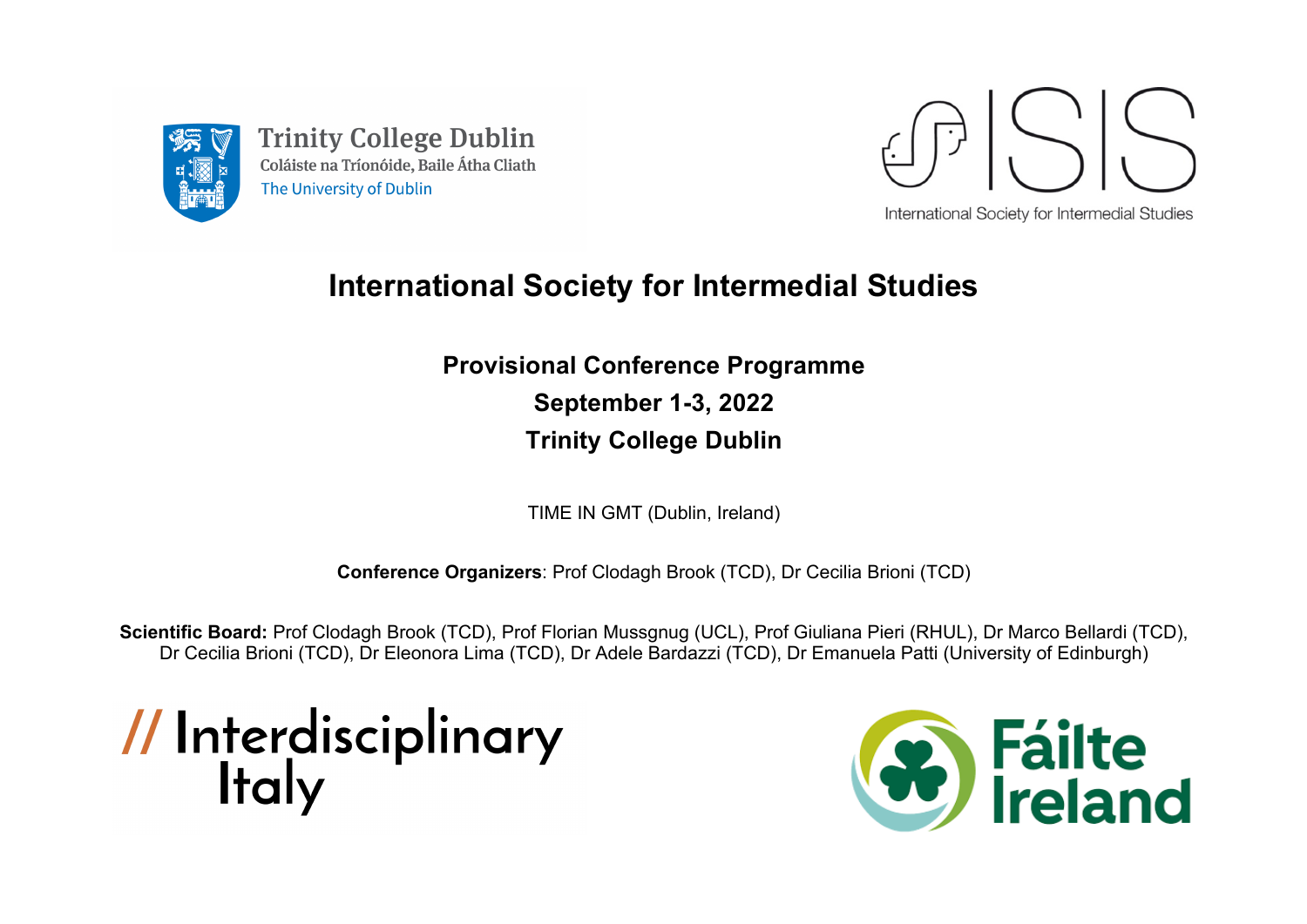**Registration and welcome**

**9.00-9.30 Registration (Arts Building Foyer) 9.30-10.00 Welcome and introduction (Lecture Theatre)** Late registrations should contact conference organisers [we will provide info here]

| DAY <sub>1</sub> | Room 1                                                                                                                                                                                                                                                                                                              | Room <sub>2</sub>                                                                                                                                                                                                                                                                                                                                      | Room <sub>3</sub>                                                                                                                                                                                                                                                                                                                                                                           | Room 4                                                                                                                                                                                                                                                                |
|------------------|---------------------------------------------------------------------------------------------------------------------------------------------------------------------------------------------------------------------------------------------------------------------------------------------------------------------|--------------------------------------------------------------------------------------------------------------------------------------------------------------------------------------------------------------------------------------------------------------------------------------------------------------------------------------------------------|---------------------------------------------------------------------------------------------------------------------------------------------------------------------------------------------------------------------------------------------------------------------------------------------------------------------------------------------------------------------------------------------|-----------------------------------------------------------------------------------------------------------------------------------------------------------------------------------------------------------------------------------------------------------------------|
| 10:15-11:45      | <b>Ekphrasis</b>                                                                                                                                                                                                                                                                                                    | Intermediality and<br><b>Transcultural Memory</b>                                                                                                                                                                                                                                                                                                      | <b>Intermedial World Making:</b><br><b>Tracing the Lives of</b><br><b>Objects</b>                                                                                                                                                                                                                                                                                                           | <b>Remediating Comics and</b><br><b>Cartoons</b>                                                                                                                                                                                                                      |
|                  | Chair: TBC<br>'Moving across Ekphrasis<br><b>Studies and New</b><br>Materialism', Silvia Kurr<br>'Poems on Sculpture: The<br><b>Ekphrastic Tradition of the</b><br>Venus de Milo', Orsolya<br>Miliàn<br>'Between Lives, Between<br>Media: Visual Art in Olivia<br>Laing's The Lonely City<br>(2016)', Sofie Behluli | Chair: TBC<br>'Re-membering European<br>Images in Contemporary<br><b>Transcultural Fiction:</b><br>Learning to see Otherwise',<br><b>Birgit Neumann</b><br>'Bronzing Van Gogh's Ear<br>in Durban: Intermedial<br><b>Critiques of South African</b><br>Apartheid Whiteness in<br>Wopko Jensma's<br>Imagetexts', Maria Zirra<br>'Provincializing Western | <b>Chair: Ginette Verstraete</b><br>'Fabrication of Presence:<br>Intermediality and the Life<br>of Objects', Jane Tynan<br>'Designing with Intent: the<br>Virtual (Re)Construction of<br>the Battle of Mount Street<br>Bridge', Susan Schreibman<br>'Disrupting Atmospheres at<br>The Church: Intermediality<br>and the Experience of<br><b>Multiple Realities in</b><br>Between Heaven and | Chair: TBC<br><b>Speech Mimesis</b><br>Phenomena in Disney's<br>Great Parodies', Leonardo<br>Canova<br>'Don Rosa, Uncle Scrooge<br>and Their Quest for<br>Kalevala', Valentina Rovere<br>Toward a Transmedial<br>Iconology of the Japanese<br>Cartoon', Beàta Pusztai |
|                  |                                                                                                                                                                                                                                                                                                                     | Religious Iconography?<br>Intermedial Aesthetics and<br><b>Transcultural Memory in</b><br>Milo Rau's Lam Gods<br>(2018) and The New<br>Gospel (2020)', Janine<br>Hauthal                                                                                                                                                                               | Earth', Bernadette Schrandt                                                                                                                                                                                                                                                                                                                                                                 |                                                                                                                                                                                                                                                                       |

**11.45-12.15 Coffee (Foyer / Other venues)**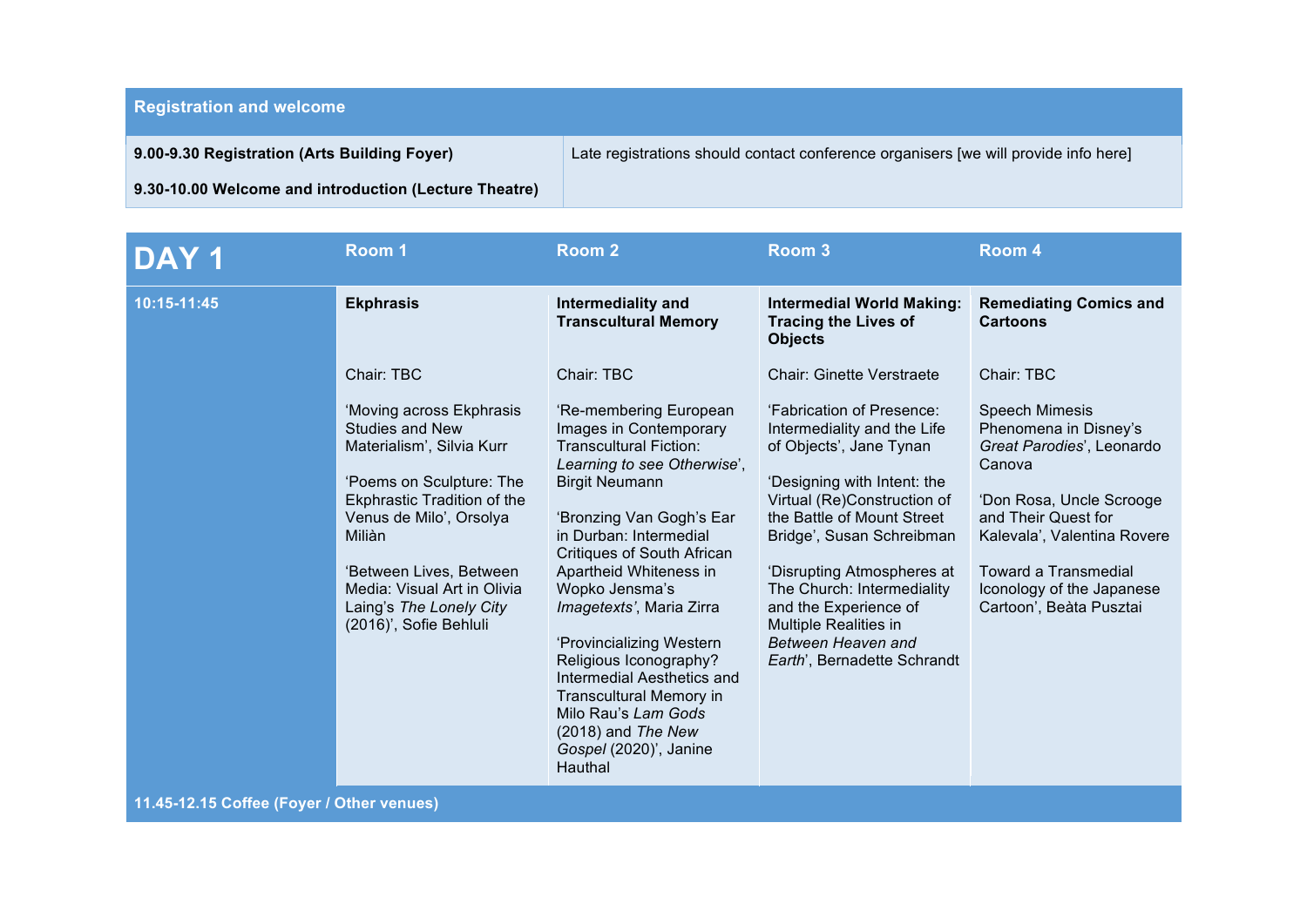| 12.15-13.15                              | <b>Coming to Latin America:</b><br><b>Crossings and</b><br><b>Connections between</b><br><b>Media Practitioners and</b><br><b>Moving Image</b><br><b>Excavations</b>                                                                                                                                                                 | <b>Intermedial Videogames</b>                                                                                                                                                                                                                                                                                                                                                      | On the architecture of<br>sur-, sub-, and interfaces:<br><b>Mediality and Politics of</b><br>the In-between                                                                                              | <b>Posthuman Spaces and</b><br><b>Subjects</b>                                                                                                                                                                                                      |
|------------------------------------------|--------------------------------------------------------------------------------------------------------------------------------------------------------------------------------------------------------------------------------------------------------------------------------------------------------------------------------------|------------------------------------------------------------------------------------------------------------------------------------------------------------------------------------------------------------------------------------------------------------------------------------------------------------------------------------------------------------------------------------|----------------------------------------------------------------------------------------------------------------------------------------------------------------------------------------------------------|-----------------------------------------------------------------------------------------------------------------------------------------------------------------------------------------------------------------------------------------------------|
|                                          | Chair: TBC<br>"X" Marks the What?<br>"Cross-Influence",<br>Extractivism, and<br><b>Excavation in Harun</b><br>Farocki's The Silver and the<br>Cross (2010)', Lawrence<br>Alexander<br>'From Thailand to<br>Colombia: Medial and<br>Geopolitical Crossings in<br>Apichatpong<br>Weerasethakul's Memoria<br>(2021)', Javi Pérez-Osorio | Chair: TBC<br>'Intertextuality,<br>Intermediality, and<br>Intermateriality: A Sketch of<br>the Interrelations between<br><b>Chinese Cultivation Games</b><br>and Novels through<br><b>Theoretical and Practical</b><br>Interrogations', Yu Hao and<br>Pete Jiadong Qiang<br>'Intermediality in<br><b>Videogames: Visual Novels</b><br>and Steins; Gate Elite',<br>Georgios Dimoglu | Chair: TBC<br>'Brutalist Palimpsesting.<br>Decomosing the<br>(Architectural) Faces of<br>Colonialization', Max<br><b>Walther</b><br>'Interfaces - This is Where<br>the Magic Happens', Shirin<br>Weigelt | Chair: TBC<br>'Envisaging the City: An<br>Interdisciplinary Study of<br><b>Bio-Digital Urban</b><br>"Facescapes", Massimo<br>Leone<br>'Displacing Sociotechnical<br>Boundaries: A Human-<br><b>Machine Transcreation</b><br>Project', Mona Hedayati |
| 13.15-14.15 Lunch (Foyer / Other venues) |                                                                                                                                                                                                                                                                                                                                      |                                                                                                                                                                                                                                                                                                                                                                                    |                                                                                                                                                                                                          |                                                                                                                                                                                                                                                     |

**14.15-14.45 INTERMEDIAL TRINITY (Lecture Theatre): The Book of Kells**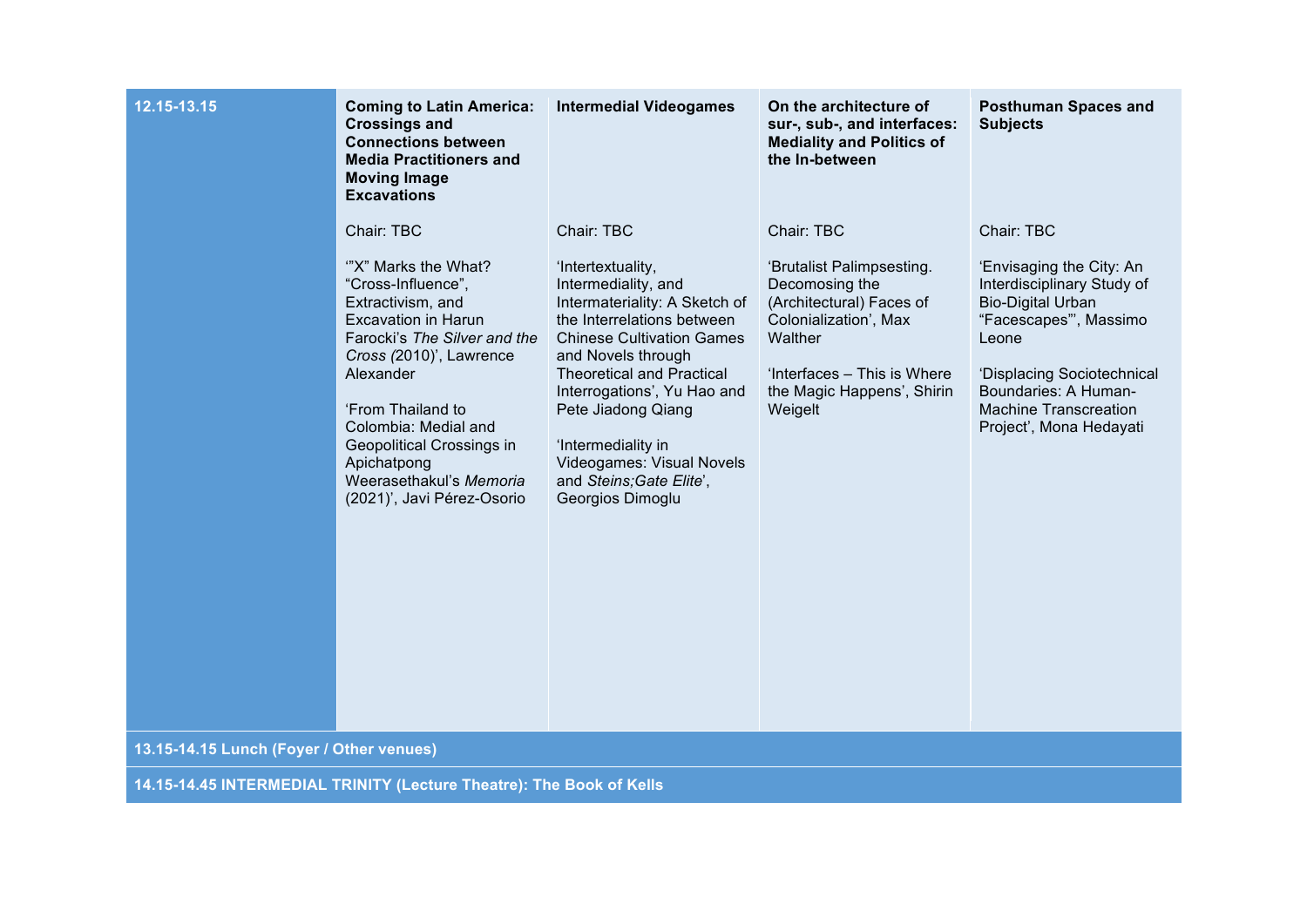| 14.45-16.30 | <b>Art and Performing Arts</b><br>in Cinema                                                                                                                                                                                                                                                                                                                                                                       | Words, Images and<br><b>Scissors: Cutting,</b><br>Framing, Reframing,<br><b>Collages, and Poetic</b><br><b>Invention</b>                                                                                                                                                                                                                                                                                                                                                                                     | <b>Translating Cultures</b><br><b>Transmedially</b>                                                                                                                                                                                                                                                                                                                                                          | <b>The Intermedial Artist</b>                                                                                                                                                                                                                                                                                                                                                                                                                          |
|-------------|-------------------------------------------------------------------------------------------------------------------------------------------------------------------------------------------------------------------------------------------------------------------------------------------------------------------------------------------------------------------------------------------------------------------|--------------------------------------------------------------------------------------------------------------------------------------------------------------------------------------------------------------------------------------------------------------------------------------------------------------------------------------------------------------------------------------------------------------------------------------------------------------------------------------------------------------|--------------------------------------------------------------------------------------------------------------------------------------------------------------------------------------------------------------------------------------------------------------------------------------------------------------------------------------------------------------------------------------------------------------|--------------------------------------------------------------------------------------------------------------------------------------------------------------------------------------------------------------------------------------------------------------------------------------------------------------------------------------------------------------------------------------------------------------------------------------------------------|
|             | Chair: TBC<br>'Filming the Unearthly<br>Lightness of Cirque Danse',<br>Natàlia Fàbics<br>'Art in Joachim Trier's films',<br>Anne Gjelsvik<br>'Italian Early Antiquity films<br>and the "Archaeologist".<br>The pictorial roots of Quo<br>Vadis? (1913) and Cabiria<br>(1914)', Ivo Blom<br>'Transforming a Painting<br>into a Screen: Peter<br>Greenaway and<br>Rembrandt's The Night<br>Watch', Mattia Petricola | Chair: L. Louvel, I. Gadoin<br>On Panels and<br>Stereograms: An<br>Intermedial Perspective on<br>View-Master Narratology',<br>David Pinho-Barros<br>'Penelope's Book: The<br>Double Life of Jean-Luc<br>Godard', Joana Matos Frias<br>'Before, Beyond and Behind<br>the Book: Lawrence Weiner<br>and Matt Mullican's In the<br>Crack of the Dawn (1991)',<br><b>Philippe Kaenel</b><br>'Decontextualizing and Re-<br>contextualizing Words and<br>Images: The Tense Drills of<br>Rui Pires Cabral's Poetry', | Chair: TBC<br>'Promoting Critical<br>Intermedial Literacy through<br>Subtitling as Pedagogy',<br>Ayaka Yoshimizu and Saori<br>Hoshi<br>'A Twin Text Phenomenon:<br>the Act of Self-correction',<br>Polina Pavlikova<br>'Culture and language in<br>Herman D. Koppel's Danish<br>opera Macbeth', Graham<br>Howard<br>'Moving across together?<br>Translated verse and<br>illustrations', Marta<br>Kazmierczak | Chair: TBC<br>'The Intermedial Anti-<br>Aesthetics of Rock. Rock<br>groups Refusing to be In-<br>between', Per Backstrom<br>'On the Rubicon. Lea Ritter<br>Santini inbetween and<br>across Literatures and<br>Media', Marco Maggi<br>"This is a book. This is a<br>film. This is night":<br>Marguerite Duras, Incest<br>and Intermediality', Katie<br>Pleming<br>'Humphrey Jennings: British<br>Cinema's Intermedial<br>Universal Poet', Owen<br>Evans |
|             | <b><i>COMMENT</i></b>                                                                                                                                                                                                                                                                                                                                                                                             | Rosa Maria Martelo                                                                                                                                                                                                                                                                                                                                                                                                                                                                                           |                                                                                                                                                                                                                                                                                                                                                                                                              |                                                                                                                                                                                                                                                                                                                                                                                                                                                        |

**16-30-17.00 Coffee (Foyer / Other venues)**

**17.00-18.00 KEYNOTE SPEAKER 1 (Lecture Theatre): Professor Ravi Sundaram (CSDS, Delhi), 'Paper, Intermedia and the Political'** 

**18.00-20.00 Reception (Trinity Atrium Building)**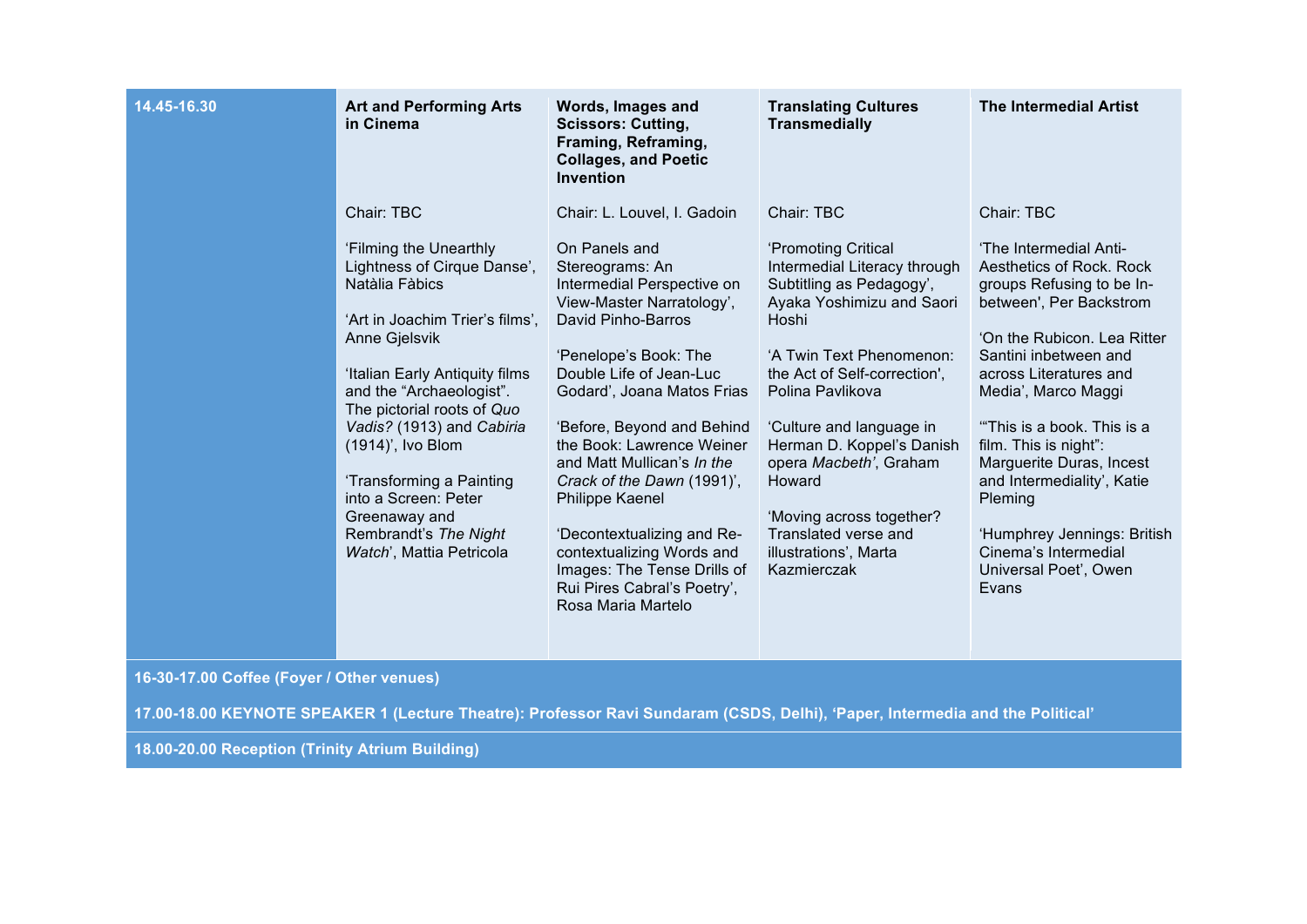| DAY <sub>2</sub>                          | Room 1                                                                                                                                                                                                                                                                                                                     | Room 2                                                                                                                                                                                                                                                                                                                                                                                                                                                                                             | Room <sub>3</sub>                                                                                                                                                                                                                                                                                                                                                                                                                                                                      | Room 4                                                                                                                                                                                                                                                                                                                                |  |
|-------------------------------------------|----------------------------------------------------------------------------------------------------------------------------------------------------------------------------------------------------------------------------------------------------------------------------------------------------------------------------|----------------------------------------------------------------------------------------------------------------------------------------------------------------------------------------------------------------------------------------------------------------------------------------------------------------------------------------------------------------------------------------------------------------------------------------------------------------------------------------------------|----------------------------------------------------------------------------------------------------------------------------------------------------------------------------------------------------------------------------------------------------------------------------------------------------------------------------------------------------------------------------------------------------------------------------------------------------------------------------------------|---------------------------------------------------------------------------------------------------------------------------------------------------------------------------------------------------------------------------------------------------------------------------------------------------------------------------------------|--|
| 9.00-10.45                                | <b>Cinema's Affective</b><br>Intermediality                                                                                                                                                                                                                                                                                | <b>Queer Intermediality</b>                                                                                                                                                                                                                                                                                                                                                                                                                                                                        | <b>Intermedial Ecocriticism</b>                                                                                                                                                                                                                                                                                                                                                                                                                                                        | <b>Hybridity and Praxis: the</b><br><b>Artist as Researcher</b>                                                                                                                                                                                                                                                                       |  |
|                                           | Chair: TBC<br>'Towards an Affective Turn<br>in Intermediality Studies',<br>Ágnes Pethő<br>'Towards the Other (Arts).<br>Affective Intermediality in<br>Sally Potter's Films', Judit<br>Pieldner<br>'From Picturesque<br>Landscapes to Haptic<br>Sensations. Documentaries<br>about the Danube Delta',<br>Melinda Blos-Jàni | Chair: Katie Pleming<br>'Out in the Archive: Queer<br>Audiovisual Memories and<br>the Transmediation of<br>Truthfulness', Dagmar<br><b>Brunow</b><br>'The Lover's Choice:<br>Queerness and Sublimity in<br>Portrait of a Lady on Fire',<br>Jonas Kellermann<br>'Two Queer Choreographic<br>Readings of Emily<br>Dickinson's The Malay-<br>Took the Pearl, Adeline<br>Chevrier-Bosseau<br>"With a kiss, I die"? Romeo<br>and Juliet, (Un)timeliness,<br>and the Short Film', Inma<br>Sànchez-Garcìa | Chair: Jørgen Bruhn<br>'Intermedial Ecocriticism<br>Media Studies as Part of<br>the Environmental<br>Humanities', Jørgen Bruhn<br>'Ecocriticism and Reception<br>Theory: Intermedial<br>Perspectives on Mediations<br>of the Climate Emergency',<br>Matilda Davidsson<br>'Transferring Subjectivity:<br>Ecopoetry and a New<br>Language for Posthuman<br>Times', Emma Tornborg<br>'Red Rebel Brigade:<br><b>Emotion and Aesthetic in</b><br>Climate Mobilisation', Hans<br>T. Sternudd | Co-chairs: Laura Hyunjhee<br>Kim & Christina Corfield<br>'Cardboard as Intermedial<br>Site', Christina Corfield<br>'Flocks as Emergent Turn in<br>Narrative', Laura Hyunjhee<br>Kim and Kevin Sweet<br>'Sonic Futures: the<br>Decolonization of Voice',<br>Dorothy R. Santos<br>'Touch Praxis', Nina<br>Sarnelle and Selwa<br>Sweidan |  |
| 10.45-11.15 Coffee (Foyer / Other venues) |                                                                                                                                                                                                                                                                                                                            |                                                                                                                                                                                                                                                                                                                                                                                                                                                                                                    |                                                                                                                                                                                                                                                                                                                                                                                                                                                                                        |                                                                                                                                                                                                                                                                                                                                       |  |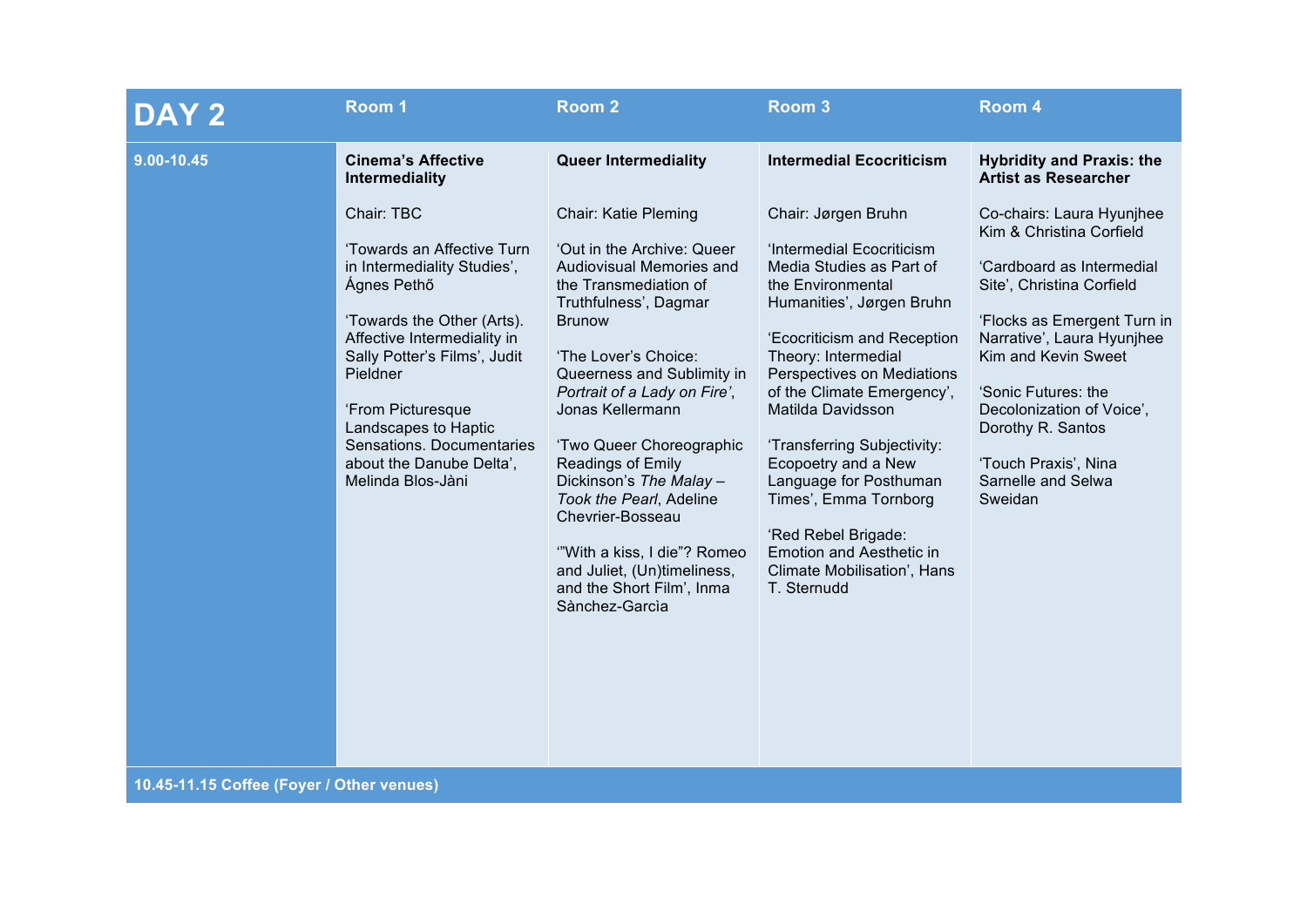| 11.15-12.45                                                                                                                  | <b>Intermediality and</b><br><b>Multimodality</b>                                                                                                                                                                                                                                                                                                                                                        | <b>Moving Beyond the</b><br><b>Covers of the Book:</b><br>Looking at the Book and<br><b>Its Generative Capacities</b>                                                                                                                                                                                                                                                                                                                            | <b>Transnational TV between</b><br><b>East and West</b>                                                                                                                                                                                                                                                                                             | <b>Navigating Cyberspace</b><br>(Old and New Media)                                                                                                                                                                                                                                                                                                  |
|------------------------------------------------------------------------------------------------------------------------------|----------------------------------------------------------------------------------------------------------------------------------------------------------------------------------------------------------------------------------------------------------------------------------------------------------------------------------------------------------------------------------------------------------|--------------------------------------------------------------------------------------------------------------------------------------------------------------------------------------------------------------------------------------------------------------------------------------------------------------------------------------------------------------------------------------------------------------------------------------------------|-----------------------------------------------------------------------------------------------------------------------------------------------------------------------------------------------------------------------------------------------------------------------------------------------------------------------------------------------------|------------------------------------------------------------------------------------------------------------------------------------------------------------------------------------------------------------------------------------------------------------------------------------------------------------------------------------------------------|
|                                                                                                                              | Chair: TBC<br>'Stronger Together: The<br>Added Value in Combining<br>Intermedial and Multimodal<br>Approaches', Signe Kaer<br>Jensen and Beate<br>Schirrmacher<br>'Overt and Covert<br>Multimodality as Categories<br>for the Study of<br>Intermediality in Literature',<br>Marco Bellardi<br>'The Novel(ist) Facing<br>Cinema Today: the Case of<br>Contemporary France',<br><b>Matthijs Engelberts</b> | Chair: L. Louvel, I. Gadoin<br>'In Between Text and Image<br>and beyond the Book<br>Media: Literary Illustrations<br>and Their Afterlives',<br>Nathalie Collé<br>'Orlando, Posterity and<br>Textual Survival beyond the<br>Book', Sophie Aymes<br>'The Generative Qualities of<br>Annie Ernaux's Intermedial<br>Autobiographical<br>Production: the Ekphrastic,<br>Photographic and Theatrical<br>Adaptation of L'Autre Fille',<br>Julie Leblanc | Chair: TBC<br>'Western promises, Eastern<br>failures: Transnationalism<br>and self-colonization in<br>contemporary television<br>series', Veronika Hermann<br>'The popular geopolitics of<br>Crime in Eastern and<br>Western Europe through<br>Chamber Play Series',<br>Anna Keszeg<br>'Intermedial Indian<br>Shakespeares', Thea<br><b>Buckley</b> | Chair: TBC<br>'Gliding the Digital Plane:<br>Narrativizing our Navigation<br>of Contemporary<br>Cyberspace', Jeeshan Gazi<br>'Reading across Media,<br>Technologies, and Senses',<br><b>Birgitte Stougaard</b><br>Pedersen and Maria<br>Engberg<br>'On again, Off again -<br>Multimedia Adaptations on<br>and off the Screen', Emma<br><b>Bàlint</b> |
| 12.45-14.00 Lunch (Foyer / Other venues)                                                                                     |                                                                                                                                                                                                                                                                                                                                                                                                          |                                                                                                                                                                                                                                                                                                                                                                                                                                                  |                                                                                                                                                                                                                                                                                                                                                     |                                                                                                                                                                                                                                                                                                                                                      |
| 14.00-14.30 INTERMEDIAL TRINITY (Lecture Theatre): Arnoldo Pomodoro's Sfera in sfera (Dr Eleonora Lima, Trinity)             |                                                                                                                                                                                                                                                                                                                                                                                                          |                                                                                                                                                                                                                                                                                                                                                                                                                                                  |                                                                                                                                                                                                                                                                                                                                                     |                                                                                                                                                                                                                                                                                                                                                      |
| 14.30-16.00 ROUNDTABLE (Lecture Theatre): Remembering Lars Elleström (1960-2021) Organised by Anne Gjelsvik and Jørgen Bruhn |                                                                                                                                                                                                                                                                                                                                                                                                          |                                                                                                                                                                                                                                                                                                                                                                                                                                                  |                                                                                                                                                                                                                                                                                                                                                     |                                                                                                                                                                                                                                                                                                                                                      |

**16.00-16:30 Coffee (Foyer / Other venues)**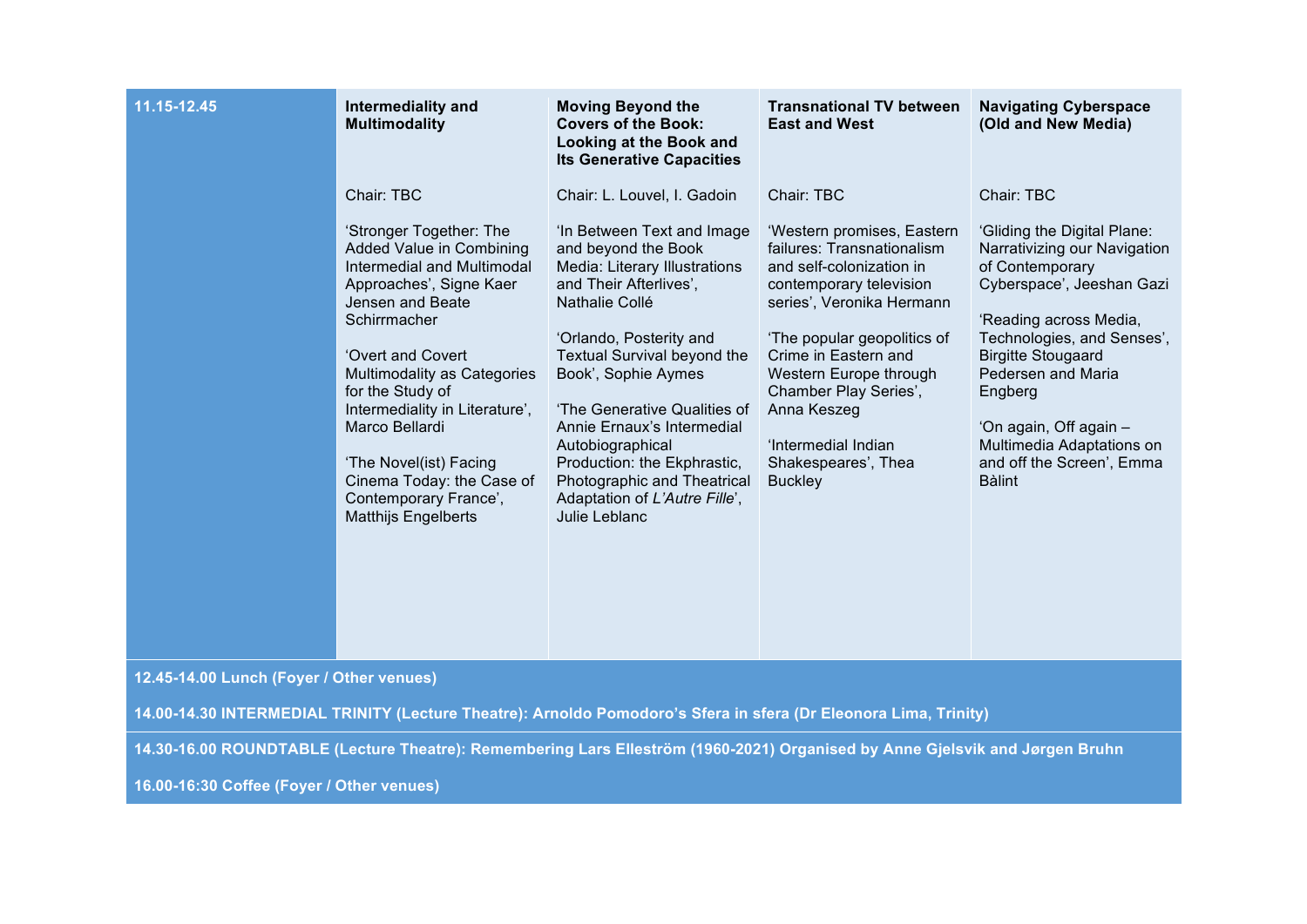| 16.30-18.00 | <b>Intermedial</b><br><b>Experimentation in Italy:</b><br>from Futurism to the<br><b>Digital Age</b>                                                                                                                                                                                                             | <b>Material Objects and</b><br><b>Beyond</b>                                                                                                                                                                                                                                                                                                      | <b>Transmediating Ecology</b><br>and the Ecologization of<br>Art                                                                                                                                                                                                                                                                                                                                                                                                                                                                | <b>Intermedial Poetics:</b><br><b>Poetry as a Contact Zone</b><br>between Visual Media                                                                                                                                                                                                                                                                             |
|-------------|------------------------------------------------------------------------------------------------------------------------------------------------------------------------------------------------------------------------------------------------------------------------------------------------------------------|---------------------------------------------------------------------------------------------------------------------------------------------------------------------------------------------------------------------------------------------------------------------------------------------------------------------------------------------------|---------------------------------------------------------------------------------------------------------------------------------------------------------------------------------------------------------------------------------------------------------------------------------------------------------------------------------------------------------------------------------------------------------------------------------------------------------------------------------------------------------------------------------|--------------------------------------------------------------------------------------------------------------------------------------------------------------------------------------------------------------------------------------------------------------------------------------------------------------------------------------------------------------------|
|             | Chair: TBC<br>'Intermedia in Italy from<br>Futurism to Fascism',<br>Giuliana Pieri<br>'Disarticulation of Power:<br>Intermedial Practice and<br>Cultural Institutions in Italy,<br>1963-1973', Florian<br>Mussgnug<br>'From an Intermedial<br>Hybridity to 21st-Century<br>Convergence', Clodagh<br><b>Brook</b> | Chair: TBC<br>'The Museum of the New<br>Millennium: A Medium of<br>Media', Anna Calise<br>'Singing the Posthuman.<br>The voice of Things in<br>Joyce's Ulysses and in Tom<br>Mc Carthy re-writing,<br>Mermaid Figurine', Asun<br>Lopez-Varela<br>'Moving across the Arts:<br>Guillermo del Toro's<br>Cabinet of Curiosities',<br>Dominika Narecka | <b>Chair: Niklas Salmose</b><br>'Roads to Environmental<br>Agency: Transmediations of<br>the Post-Apocalypse in<br>Novel and Film The Road',<br><b>Niklas Salmose</b><br>'A Transmedial Approach to<br>Mediating Science in<br>Games: The Case of The<br>climate trail', Péter Kristòf<br>Makai<br>'Visible Landscapes and<br>Invisible Paintings: The<br>Ecologization of Art, Dalby<br>Söderskog National Park,<br>and Vilhelm Ekelund's<br>Nature', Erik Erlanson<br>'Dissenting Agencies: Four<br><b>Cases of Aesthetic</b> | Chair: TBC<br>'Seeing with Ma langue: An<br>infra-thin Reading of<br><b>Christophe Tarkos's</b><br>Calligrammes', Gareth<br>Hughes<br>"Percés selon le rythme et<br>les dentelles pures": The<br><b>Articulation of Silence</b><br>through Dance in Stéphane<br>Mallarmé's Hérodiade',<br>Kristina Åström<br>'On the Poetics of Listening<br>Scores', Vadim Keylin |
|             |                                                                                                                                                                                                                                                                                                                  |                                                                                                                                                                                                                                                                                                                                                   | <b>Mediations of Climate</b><br>Emergency', Ola Ståhl                                                                                                                                                                                                                                                                                                                                                                                                                                                                           |                                                                                                                                                                                                                                                                                                                                                                    |

**18.00-19.00 KEYNOTE SPEAKER 2 (Lecture Theatre): Professor Nicola M. Camerlenghi (Dartmouth College), Virtual Presence. Between and Beyond Medieval Artistic Media**

**19.30 Conference dinner (Trinity's Historic Dining Hall)**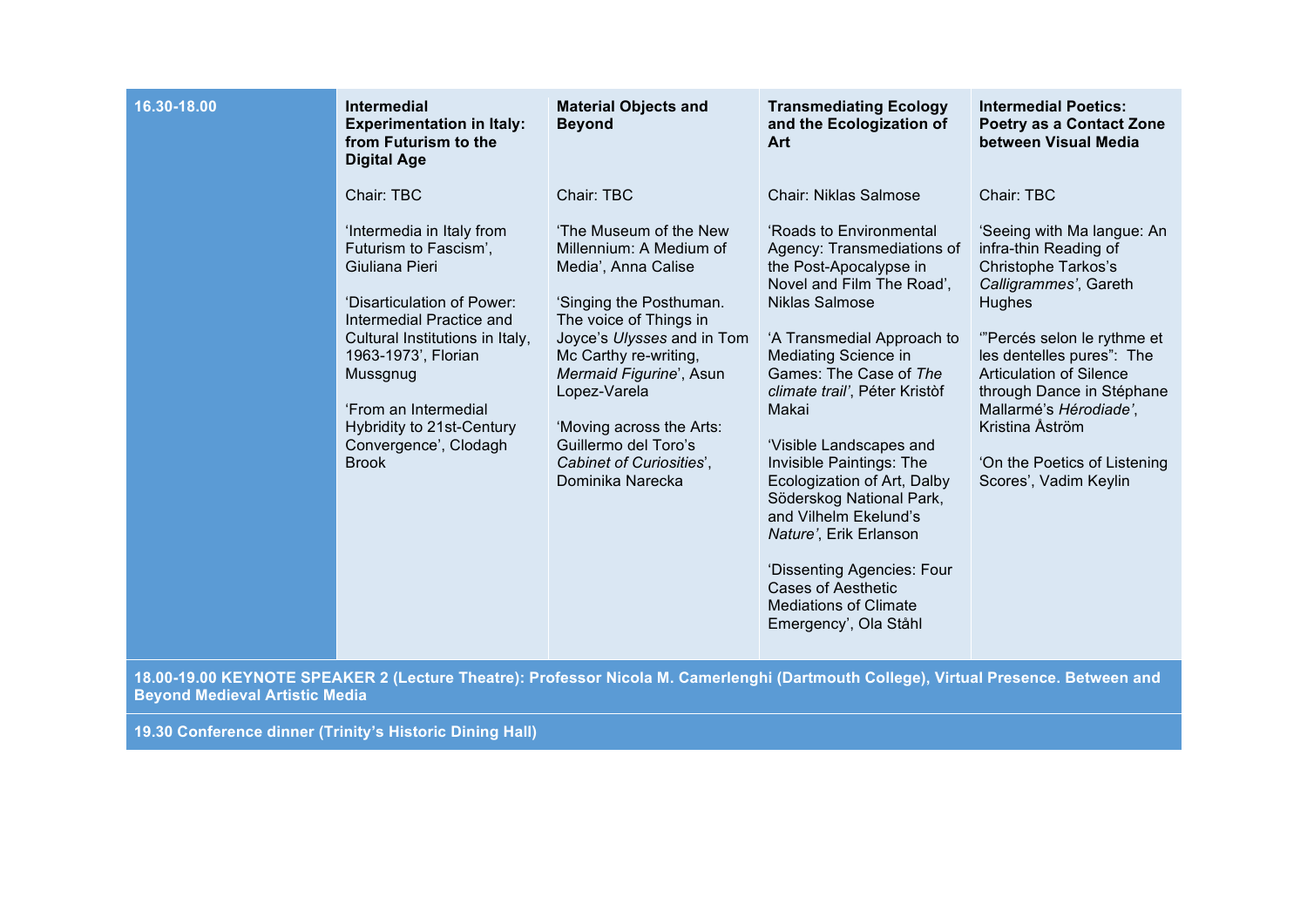| DAY <sub>3</sub>                          | Room 1                                                                                                                                                                                                                                                                                                                                                                                                                                                                   | Room <sub>2</sub>                                                                                                                                                                                                                                                                                                                            | Room <sub>3</sub>                                                                                                                                                                                                                                                                                                                                                                                                                                | Room 4                                                                                                                                                                                                                                                                                                                                                                                                                                                                      |
|-------------------------------------------|--------------------------------------------------------------------------------------------------------------------------------------------------------------------------------------------------------------------------------------------------------------------------------------------------------------------------------------------------------------------------------------------------------------------------------------------------------------------------|----------------------------------------------------------------------------------------------------------------------------------------------------------------------------------------------------------------------------------------------------------------------------------------------------------------------------------------------|--------------------------------------------------------------------------------------------------------------------------------------------------------------------------------------------------------------------------------------------------------------------------------------------------------------------------------------------------------------------------------------------------------------------------------------------------|-----------------------------------------------------------------------------------------------------------------------------------------------------------------------------------------------------------------------------------------------------------------------------------------------------------------------------------------------------------------------------------------------------------------------------------------------------------------------------|
| 9.00-10.45                                | <b>Contemporary Italian</b><br>Poetry in between and<br>across Media                                                                                                                                                                                                                                                                                                                                                                                                     | <b>Stretching Borders: A</b><br><b>Tribute to Lars Elleström</b>                                                                                                                                                                                                                                                                             | <b>Entangled Ecologies</b>                                                                                                                                                                                                                                                                                                                                                                                                                       | A Certain Tendency of<br><b>French New Wave Cinema</b><br>(and its long wave).<br><b>Embracing intermediality</b>                                                                                                                                                                                                                                                                                                                                                           |
|                                           | Chair: Clodagh Brook<br>'A Photographic Lyricism:<br>Intermedial Dialogues in<br>Pugno's and Mazzacane's II<br>colore oro', Roberto Binetti<br>'Filamenti: A Textile Poetics<br>of Entanglement in<br>Contemporary Italy', Adele<br>Bardazzi<br>'The Lyric Put to the Test:<br>Performance Poetry and<br>Transmedia Gestures',<br>Francesco Giusti<br>"The movie theatres are<br>little bits of things". Poetry<br>and Cinema in Montale and<br>Stevens', Matilde Manara | Chair: Ana Cláudia Munari<br>Domingos<br>'The Intermedial Reader<br>Lars Elleström', Ana<br>Clàudia Munari Domingos<br>'The Modes of Architecture',<br>Miriam de Paiva Vieira<br>'The Transmediality of<br>Narrative Features', Elaine<br><b>Barros Indrusiak</b><br>'Transmediation and<br>Screenplays', Camila<br>Augusta P. de Figueiredo | Chair: TBC<br>'Mediating Climate Change<br>through Sequential Art:<br>Intermediality as a Contact<br>Zone between Mass Media<br>and the Climate Change<br>Graphic Novel', Marie<br><b>Ducker</b><br>'Technospheric<br>"inbetweenness":<br>Perspectives of the New<br>Anthropocenic Imaginary',<br><b>Filip Dukanic</b><br>'Entangled Ecologies:<br>Digital Storytelling in the<br>Shaker Forest Landscape',<br>Damiano Benvegnù and<br>John Bell | Chair: Chiara Tognolotti<br>'From Chris to Christo and<br>co.: Marker and<br>Contemporary art', Ivelise<br>Perniola<br>'The Intermedial<br>Construction of Cliché<br>Landscapes: Du côté de la<br>côte and Le bonheur by<br>Agnes Varda', Giulia<br>Lavarone<br>'The Long Wave of the<br>French New Wave:<br>intermediality in André<br>Delvaux's work', Farah<br>Polato<br>'In the Arts' Room.<br>Truffaut's La chambre verte<br>as an Intermedial space',<br>Denis Brotto |
| 10.45-11.15 Coffee (Foyer / Other venues) |                                                                                                                                                                                                                                                                                                                                                                                                                                                                          |                                                                                                                                                                                                                                                                                                                                              |                                                                                                                                                                                                                                                                                                                                                                                                                                                  |                                                                                                                                                                                                                                                                                                                                                                                                                                                                             |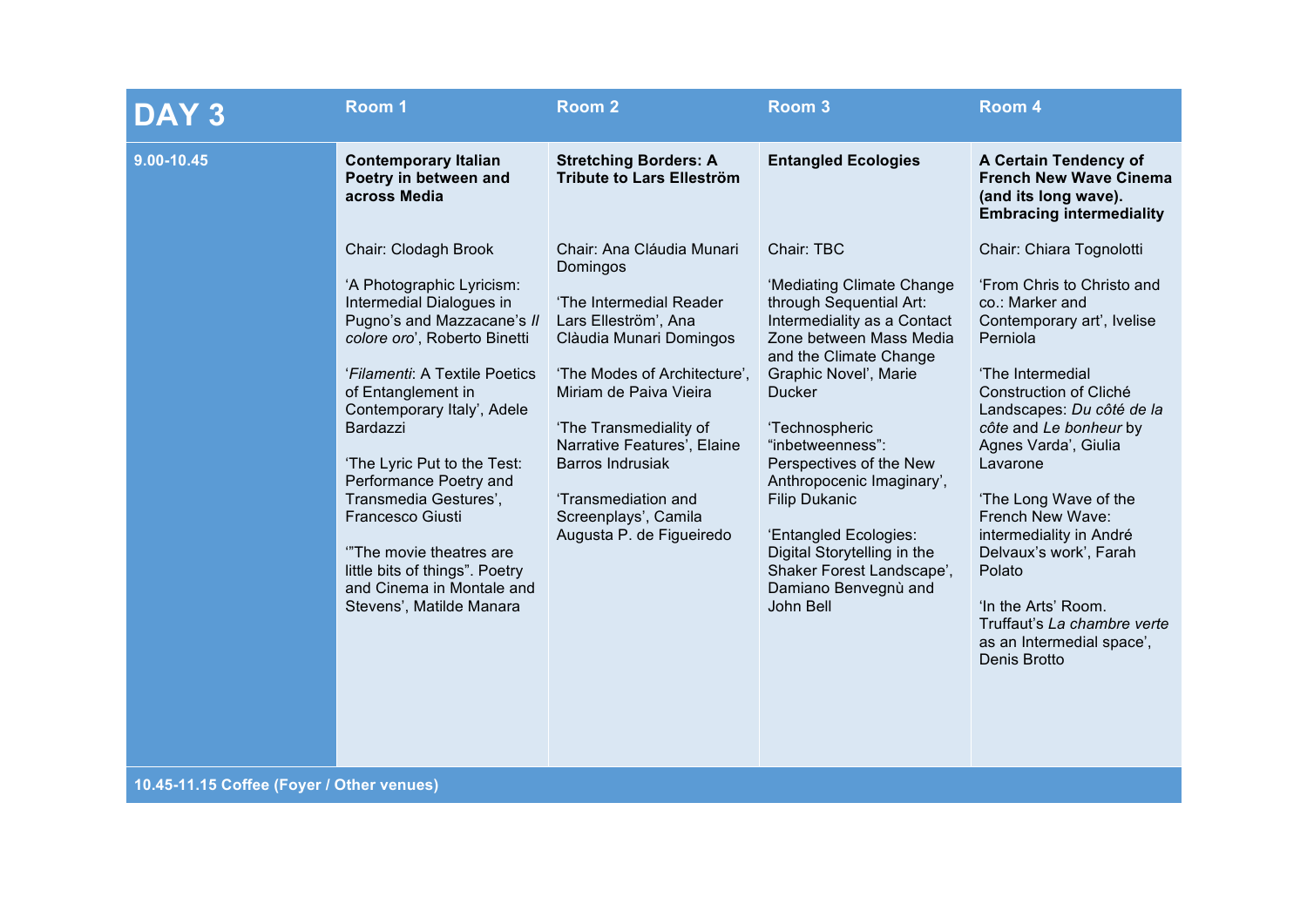| 11.15-13.00                              | <b>Intermedial Poetry and</b><br>the Poetics of<br>Intermediality                                                                                                                                                                                                                                                                                                                                                                                    | News, Media, Politics (1)                                                                                                                                                                                                                                                                                                                                                                                     | <b>Thinking Intermediality</b><br>through Bombay Cinema                                                                                                                                                                                                                                                                                                                                                      | <b>Videographic Criticism as</b><br><b>Intermedial Scholarship:</b><br><b>Case Studies and</b><br><b>Potentials</b>                                                                                                                                                                                                                                                                                                                                                             |  |
|------------------------------------------|------------------------------------------------------------------------------------------------------------------------------------------------------------------------------------------------------------------------------------------------------------------------------------------------------------------------------------------------------------------------------------------------------------------------------------------------------|---------------------------------------------------------------------------------------------------------------------------------------------------------------------------------------------------------------------------------------------------------------------------------------------------------------------------------------------------------------------------------------------------------------|--------------------------------------------------------------------------------------------------------------------------------------------------------------------------------------------------------------------------------------------------------------------------------------------------------------------------------------------------------------------------------------------------------------|---------------------------------------------------------------------------------------------------------------------------------------------------------------------------------------------------------------------------------------------------------------------------------------------------------------------------------------------------------------------------------------------------------------------------------------------------------------------------------|--|
|                                          | Chair: TBC<br>'Visual Poetry and<br>Neurohumanities: An<br>Interdisciplinary Approach',<br>Amelia McConville<br>'A Cinema of Poetry:<br>Silence and Lyrical<br>Presence in Jia Zhangke<br>and Bi Gan', Gerald Jia<br>Ding<br>'The Blurred Figures: An<br>Intermedial Approach to<br>Portraits and Illustrations in<br>Byron's Celebrity', Kaiwen<br>Hou<br>'The Poetics of<br>Intermediality from a<br>Poststructuralist<br>Perspective', Bowen Wang | Chair: TBC<br>'Twitch as a Rhizome:<br><b>Political Discourse across</b><br>the Media', Marco Ruggieri<br>'Intermedial Perspectives to<br>News in Digital Age',<br>Kristoffer Holt and Beate<br>Schirrmacher<br>'Political Commitment and<br><b>Intermedial Narrative</b><br>Practices in the Age of<br>Post-Truth: The cases of<br>Giuseppe Genna, Pablo<br>Trincia, and Giorgio Falco',<br>Emiliano Zappalà | Chair: Tupur<br>Chattopadhyay<br>'Romancing the Folk: 1940s<br>Agitprop Art and 1950s<br>Bombay Cinema', Manishita<br>Dass<br>'Intermedial Intimacies<br>between Indian Cinema and<br>Caribbean Social Media<br>Fandom', Usha Iyer<br>'Destined for Europe:<br>Bombay Cinema's new<br>Practices of Location',<br>Ranjani Mazumdar<br>'Historical Consciousness<br>as an Immolating Queen',<br>Salma Siddique | Chair: Alan O'Leary<br>Videographic Criticism and<br>the Intermedial Archive: the<br>Sharon Tate Star Text',<br>Maria Pramaggiore<br>'Videographic Modes and<br>Black Livingness: an<br>Experiment in Intermedial<br>Accumulation', Susan<br>Harewood<br>'In-between Genres: The<br>Video Essay and/as Hybrid<br>Documentary', Maria<br>Hoffman<br>'Scholarship from the More-<br>than-human? Constraint<br>and Cognitive Agency in<br>Videographic criticism', Alan<br>O'Leary |  |
| 13.00-14.00 Lunch (Foyer / Other venues) |                                                                                                                                                                                                                                                                                                                                                                                                                                                      |                                                                                                                                                                                                                                                                                                                                                                                                               |                                                                                                                                                                                                                                                                                                                                                                                                              |                                                                                                                                                                                                                                                                                                                                                                                                                                                                                 |  |

**14.00-15.00 KEYNOTE SPEAKER 3 (Lecture Theatre): TBC**